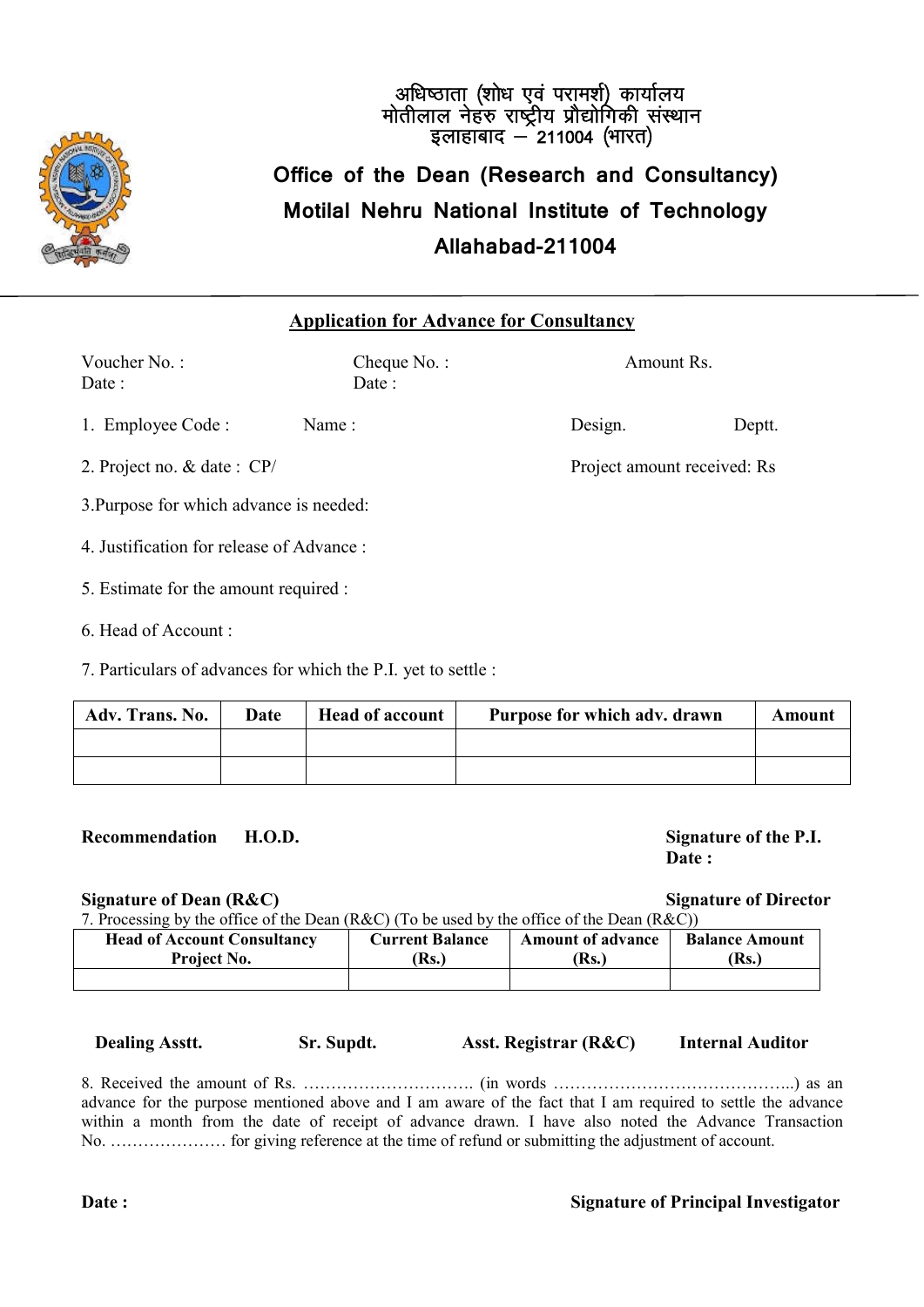

### अधिष्ठाता (शोध एवं परामर्श) कार्यालय<br>मोतीलाल नेहरु राष्ट्रीय प्रौद्योगिकी संस्थान<br>इलाहाबाद — 211004 (भारत) **Office of the Dean (Research and Consultancy) Motilal Nehru National Institute of Technology Allahabad-211004**

#### **Application for Advance for Project**

Voucher No. : Cheque No. : Amount Rs. Date : Date : 1. Employee Code : Name : Design. Design. Deptt. 2. Project sanction no. & date : Project amount received: Rs 3.Purpose for which advance is needed: 4. Justification for release of Advance :

- 5. Estimate for the amount required :
- 6. Head of Account :
- 7. Particulars of advances for which the P.I. yet to settle :

| Adv. Trans. No. | Date | <b>Head of account</b> | Purpose for which adv. drawn | Amount |
|-----------------|------|------------------------|------------------------------|--------|
|                 |      |                        |                              |        |
|                 |      |                        |                              |        |

**Recommendation H.O.D. Signature of the P.I.**

**Date :**

**Signature of Dean (R&C) Signature of Director**

7. Processing by the office of the Dean (R&C) (To be used by the office of the Dean (R&C))

| <b>Head of Account Consultancy</b> | <b>Current Balance</b> | <b>Amount of advance</b> | <b>Balance Amount</b> |
|------------------------------------|------------------------|--------------------------|-----------------------|
| Project No.                        | [Rs.]                  | Rs.                      | (Rs.)                 |
|                                    |                        |                          |                       |

 **Dealing Asstt. Sr. Supdt. Asst. Registrar (R&C) Internal Auditor**

8. Received the amount of Rs. …………………………. (in words ……………………………………..) as an advance for the purpose mentioned above and I am aware of the fact that I am required to settle the advance within a month from the date of receipt of advance drawn. I have also noted the Advance Transaction No. ………………… for giving reference at the time of refund or submitting the adjustment of account.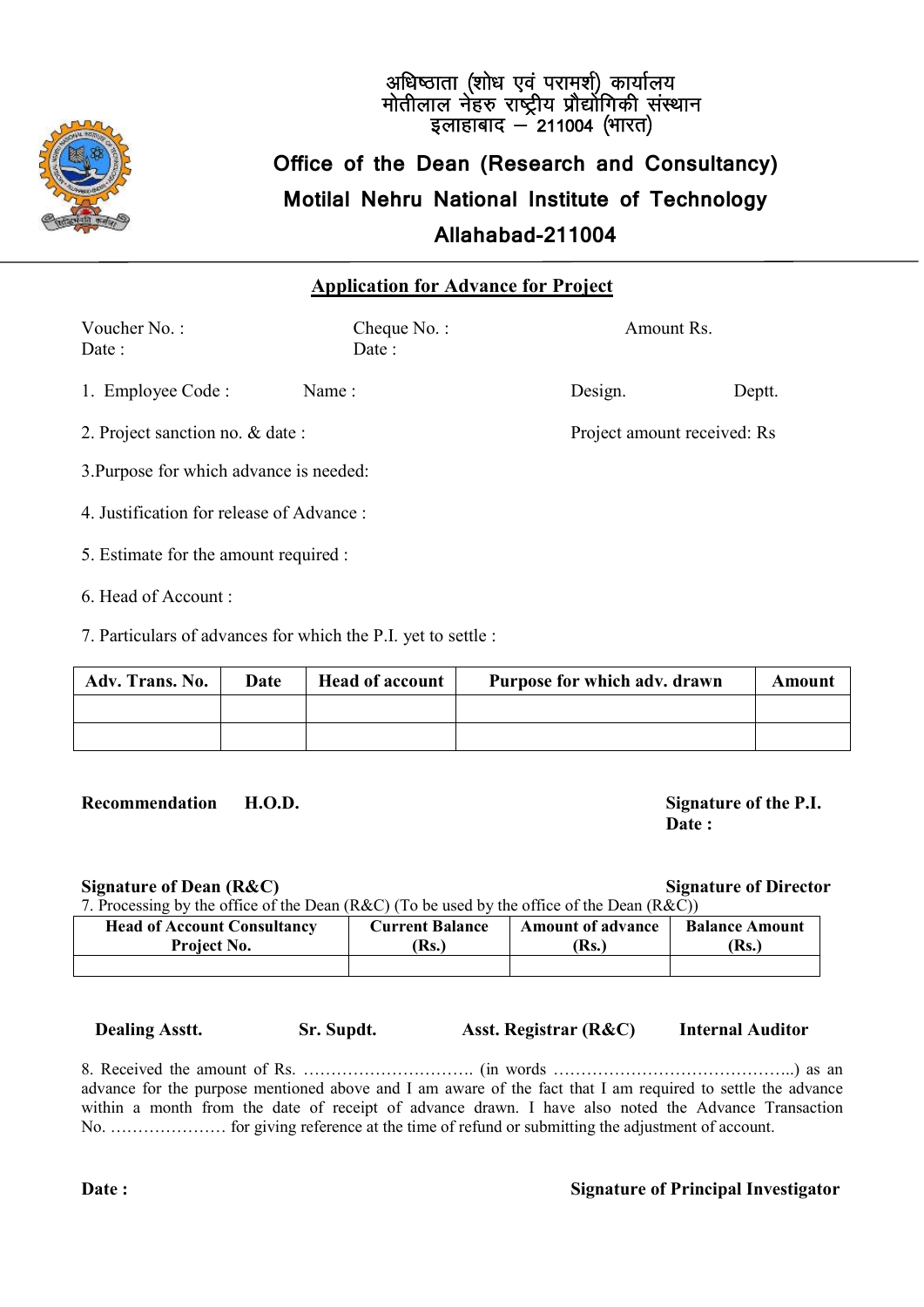

## fa का नाम<br>मोतीलाल नेहरु राष्ट्रीय प्रौद्योगिकी संस्थान<br>|इलाहाबाद– 211004 (भारत)

**NAME DEPARTMENT MOTILAL NEHRU NATIONAL INSTITUTE OF TECHNOLOGY Allahabad – 211 004 (India) Website:** http://www.mnnit.ac.in

#### **Request for Director's Nominee in Evaluation Committee for the Renewal of the Project Staff**

#### **Director**

**Through-** Head and Dean (R&C) **Sub:** Request for nominating members of the evaluation committee for the renewal of the Project Staff

**Title of the Project:** 

**Name of Funding Agency:**

**Name, Designation and Department of the PI:**

**Name of the Project Staff and Position**

#### **Details of the Post:**

| 1. Dean $(R&C)$     | Chairman                                          |
|---------------------|---------------------------------------------------|
| 2. Head, Department | Member                                            |
| 3. Name of PI       | Convener                                          |
|                     | Director Nominee Member (May please be nominated) |

Signature of PI with date (PI)

Signature of HOD with date (HOD)

Forwarded Signal Signature of Dean (R&C) Dean (R&C)

Selection Committee members nominated

Signature with date of Director

Forwarded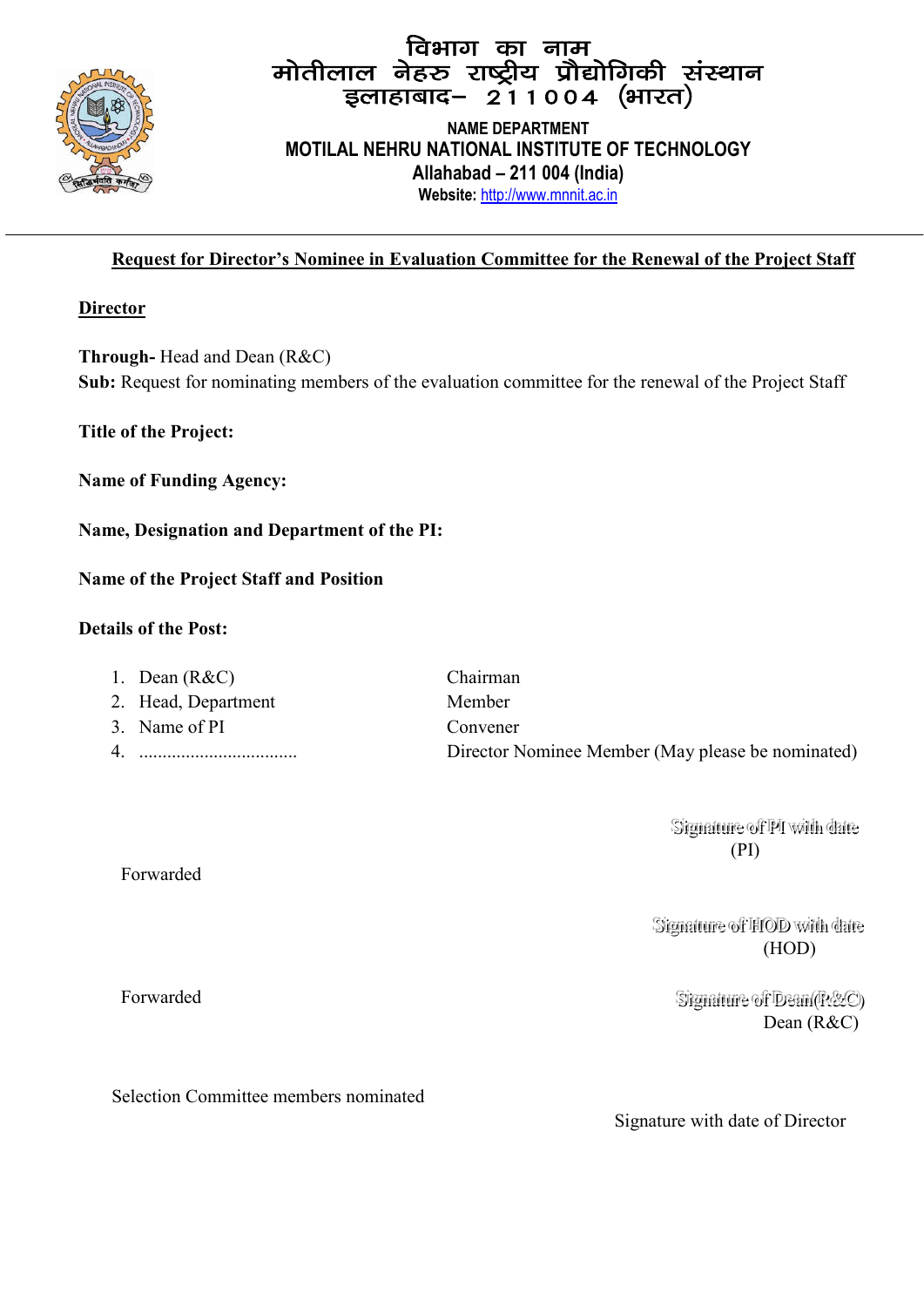

# faभाग का नाम<br>मोतीलाल नेहरु राष्ट्रीय प्रौद्योगिकी संस्थान<br>|इलाहाबाद– 211004 (भारत)

#### **Name of Department MOTILAL NEHRU NATIONAL INSTITUTE OF TECHNOLOGY Allahabad – 211 004 (India) Website:** http://www.mnnit.ac.in

#### **Request for Director's Nominee in Selection Committee for the Appointment of the Project Staff**

#### **Director**

**Through-** Head and Dean (R&C)

**Sub:** Request for nominating members of the Selection committee for the appointment of the Project Staff

#### **Title of the Project:**

**Name of Funding Agency:**

#### **Name, Designation and Department of the PI:**

#### **Details of the Post:**

The constitution of the Selection Committee will be as under:

| 1. Dean $(R&C)$               | Chairman                                     |
|-------------------------------|----------------------------------------------|
| 2. Name of Head of Department | Member                                       |
|                               | Director Nominee Member (Other Department)   |
|                               | Director Nominee Member (Concern Department) |
| 5. Name of PI                 | Convener                                     |

Signature of PI with date (Name of PI)

Signature of HOD with date (HOD)

> Signature of Dean(R&C) Dean (R&C)

Forwarded

Forwarded Signati

Selection Committee members nominated

Signature with date of Director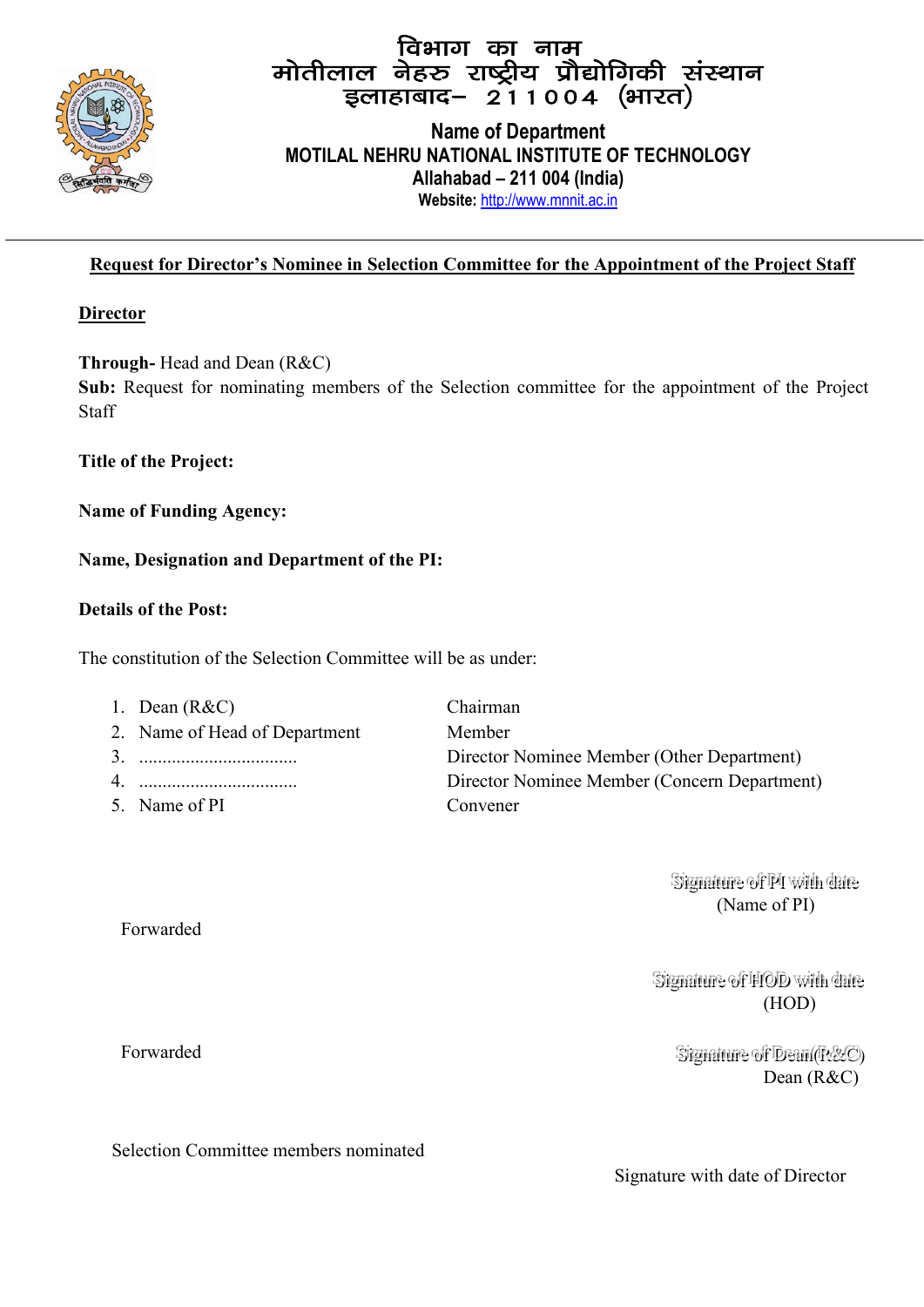

### **Motilal Nehru National Institute of Technology (MNNIT) Allahabad**

#### **TA/DA Bill**

………………………………………………………………………………………………………………………………………………….

| <b>Departure</b>                                                  |                             | <b>Arrival</b>               |                             | *Mode of<br>Journey            | Km. | <b>Expendtiture</b><br>(Rs.) | Remarks/ticket<br>No. |
|-------------------------------------------------------------------|-----------------------------|------------------------------|-----------------------------|--------------------------------|-----|------------------------------|-----------------------|
| Station                                                           | Date & Time (in 24<br>hour) | Station                      | Date & Time (in 24<br>hour) | Rail/Road<br>$/Air -$<br>Class |     |                              |                       |
|                                                                   |                             |                              |                             |                                |     |                              |                       |
|                                                                   |                             |                              |                             |                                |     |                              |                       |
|                                                                   |                             |                              |                             |                                |     |                              |                       |
|                                                                   |                             |                              |                             |                                |     |                              |                       |
|                                                                   |                             |                              |                             |                                |     |                              |                       |
|                                                                   |                             |                              |                             |                                |     |                              |                       |
|                                                                   |                             |                              |                             |                                |     |                              |                       |
|                                                                   |                             |                              |                             |                                |     |                              |                       |
|                                                                   |                             |                              |                             |                                |     |                              |                       |
|                                                                   |                             |                              |                             |                                |     |                              |                       |
|                                                                   |                             |                              |                             |                                |     |                              |                       |
|                                                                   |                             |                              |                             |                                |     |                              |                       |
|                                                                   |                             |                              |                             |                                |     |                              |                       |
| Cost of local travels :                                           |                             |                              |                             |                                |     |                              |                       |
| Total days of absence from the Head<br>Quarter                    |                             | Transit DA for<br>days @ Rs. |                             |                                |     |                              |                       |
|                                                                   |                             | Fixed DA for<br>days $@$ Rs. |                             |                                |     |                              |                       |
| Hotel DA for<br>days @ Rs.                                        |                             |                              |                             |                                |     |                              |                       |
| Free boarding/lodging or both provided if any:                    |                             |                              |                             |                                |     |                              |                       |
| <b>Total</b>                                                      |                             |                              |                             |                                |     |                              |                       |
| <b>Advance taken</b>                                              |                             |                              |                             |                                |     |                              |                       |
| Balance to be reimbursed/returned to the employee/by the employee |                             |                              |                             |                                |     |                              |                       |